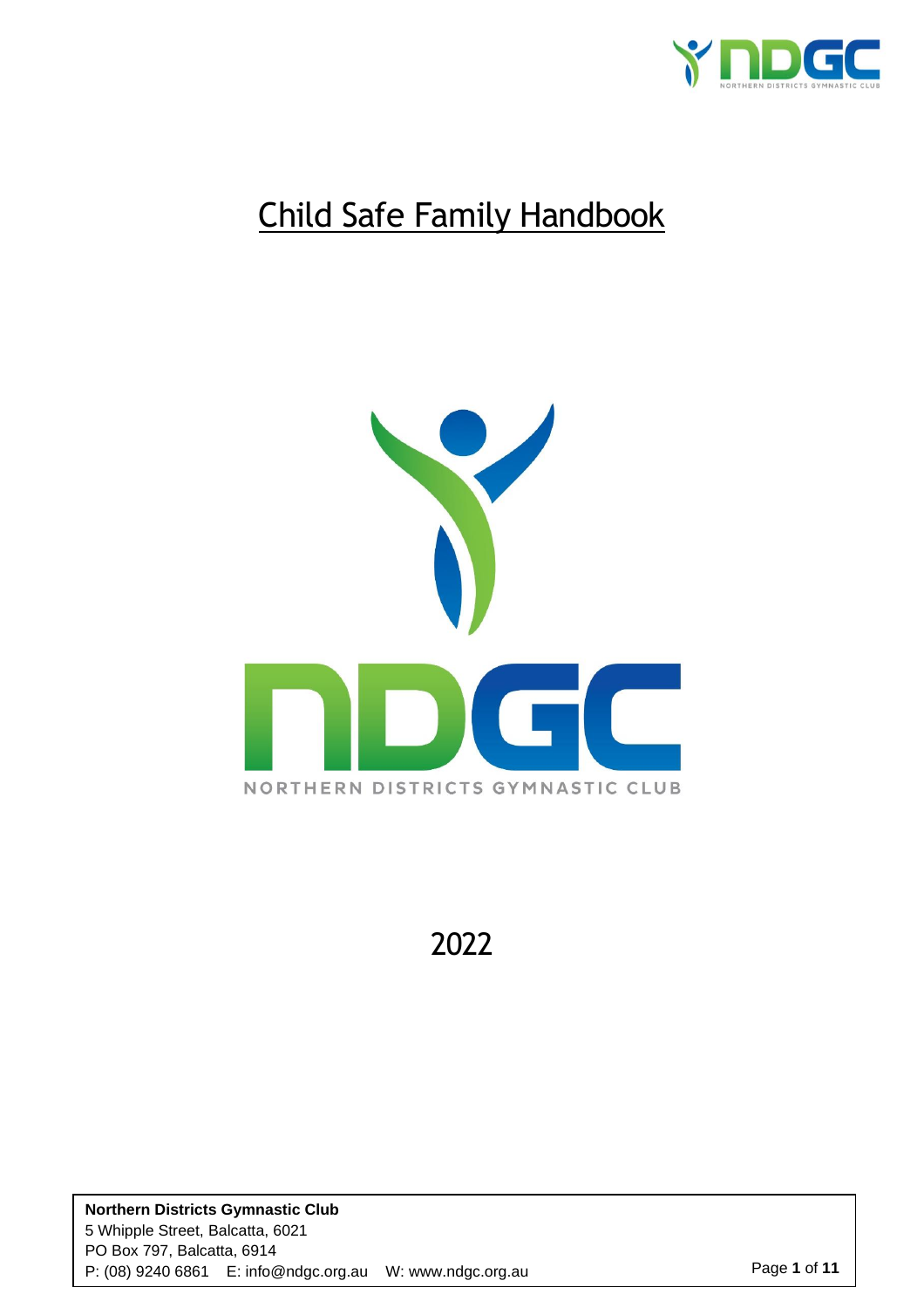

## **Contents Page**

| Introduction                                               | Page 3  |
|------------------------------------------------------------|---------|
| Statement of Commitment to being a Child Safe Organisation | Page 3  |
| <b>NDGC Child Safe Policies and Procedures</b>             | Page 4  |
| <b>NDGC Change Room Policy</b>                             | Page 4  |
| NDGC Child Safety Complaints Handling Flowchart            | Page 5  |
| <b>Parental Child Safety Responsibilities</b>              | Page 6  |
| <b>Gymnast Code of Conduct</b>                             | Page 7  |
| Breaches, Confidentiality and Reporting                    | Page 7  |
| Feedback about NDGC programs and Child Safety Practices    | Page 8  |
| Member Protection Information Officer contact information  | Page 8  |
| <b>Online Safety and Security</b>                          | Page 9  |
| <b>Child Advocacy Services and Resources</b>               | Page 10 |
| <b>Child Advocacy and Counselling Services</b>             | Page 10 |
| Resources and Further Information                          | Page 11 |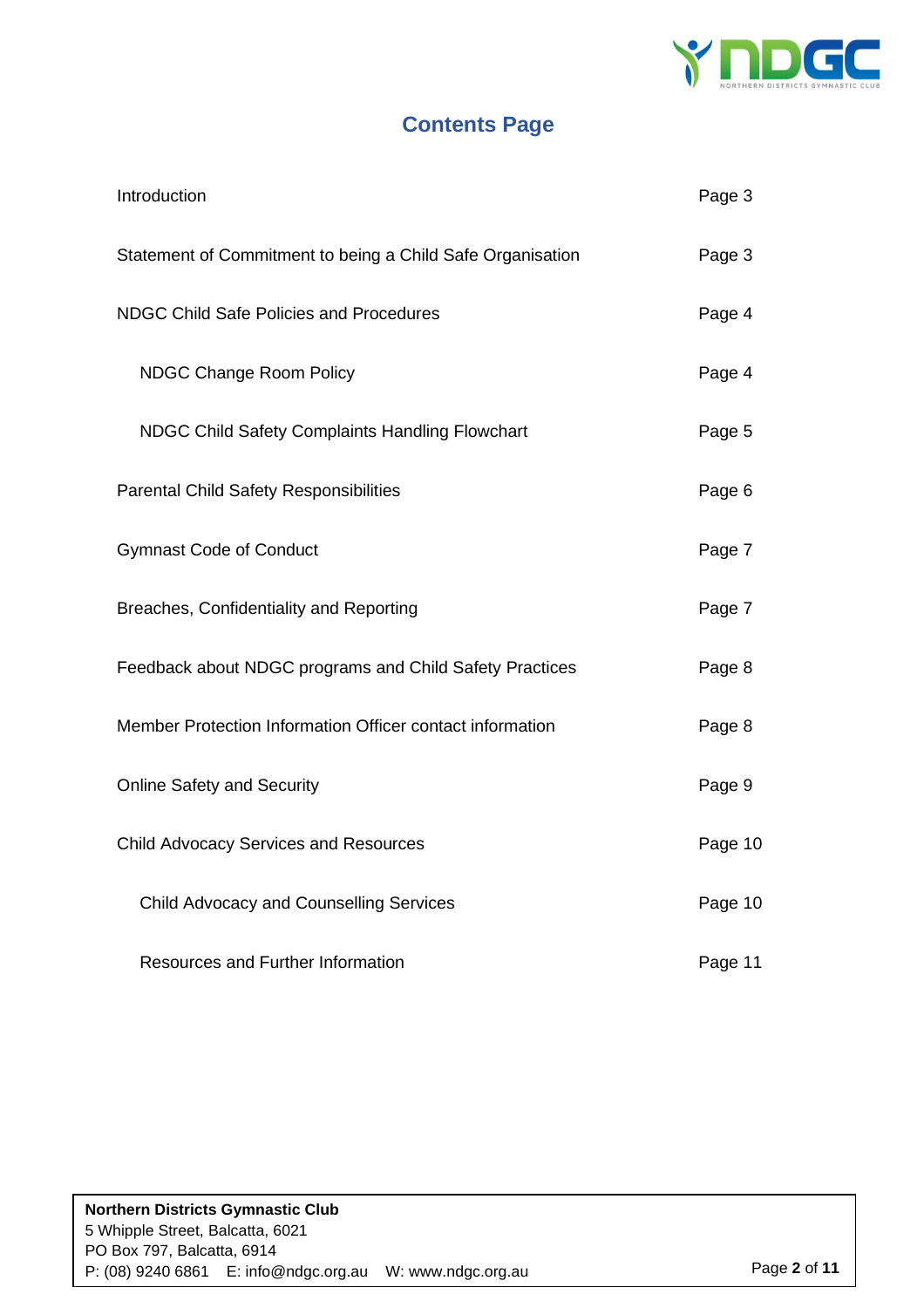

## **1. Introduction**

This Child Safe Family Handbook documents key child safe information about Northern Districts Gymnastic Clubs' child safe policies, procedures and practices across all programs and services. It also provides parents, children and young people with child advocacy service information and services.

If you have any queries, concerns or questions regarding any of the information contained within this document, please speak with either the Manager or Child Safety Officer.

## **2. Statement of Commitment to being a Child Safe Organisation**

At the Northern Districts Gymnastic Club, we are strongly committed to the safety, wellbeing, and empowerment of all children and young people accessing our programs and services. We support their rights and will act immediately to ensure an environment is maintained where all participants feel safe, respected, valued, and empowered.

NDGC values the contribution of children, young people, and families by fostering a culture of openness where they feel comfortable and encouraged to raise their concerns. We have a zero-tolerance approach to any form of child abuse.

We are committed to providing our employees with child safe training on an ongoing basis and we partner with parents and families to better protect children through holistic education to identify and respond to potential harm.

NDGC has adopted and implemented a tailored Child Safe Policy to complement Gymnastics Australia's (GA) Child Safe Policy, to ensure the highest standards are achieved in respect to the protection and safety of all participants.

In addition, NDGC has several supporting policies and codes of conduct that have been created specifically to further support our members. These documents are continually reviewed to ensure they are of the highest possible standard. They are accessible on our website and in the reception area of the Club.

NDGC employs two Child Safety Officers / Member Protection Information Officers to support our Members and Staff in this essential area.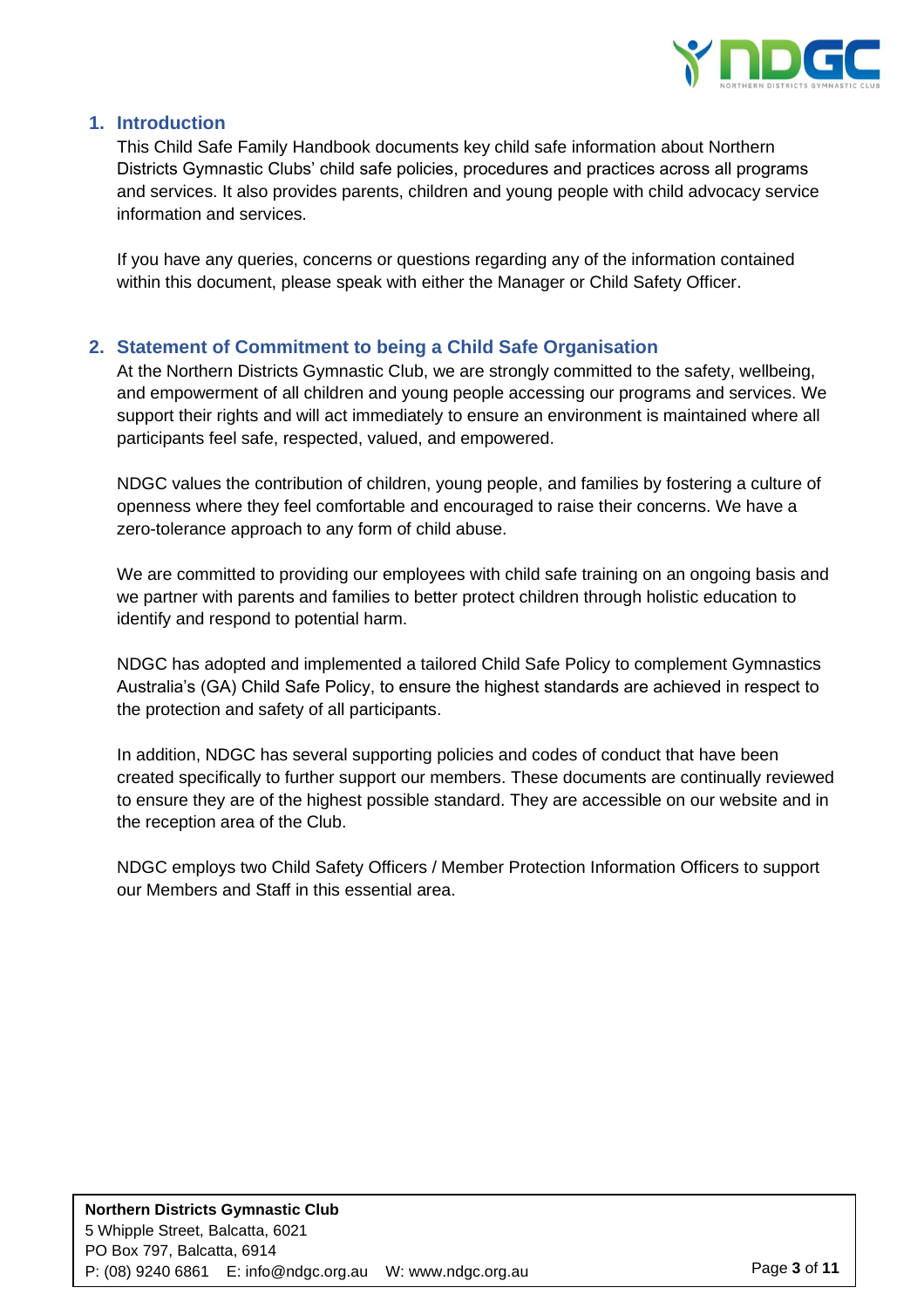

### **3. NDGC Child Safe Policies and Procedures**

Below, we provide access to our Child Safe Policies and Procedures. All these policies, plus the Gymnastics Australia Child Safe Policy, can be found on our website [\(www.ndgc.org.au\)](http://www.ndgc.org.au/) or in the Child Safe Policy and Procedures folder in reception.



## *3.1.*NDGC Change Rooms Policy *(extract from Child Safe Policy-Section 16.0)*

NDGC is committed to providing a comfortable and enjoyable environment that is safe for all children and families who visit NDGC, as well as those who participate in their programs. NDGC adopts the following guidelines in relation to the use of change rooms to ensure the safety of children and young people:

## Entry and Supervision Requirements

- Where changing facilities or bathrooms are not able to be supervised by staff, children should be encouraged to use the change rooms in groups of 2 or 3.
- Children (under 8 years) may enter the change rooms that aligns with the gender identity of their accompanying parent/guardian.
- Children over the age of 8 years should use the change rooms that aligns with their gender identity.
- Adult gymnasts should use staff toilets to get changed.
- Routine checks should be performed by NDGC management to ensure all children are adequately supervised.

### Staff Use of Changerooms

- If staff members are required to supervise or enter the change rooms, staff should knock or announce themselves before entering.
- Staff members should not undress when children or young people are present in the change room. If there are children present, staff should use a private cubicle.
- Staff members must avoid being in one-on-one situations with children or young people without supervision by another staff member or the child's parent.

### Prohibited Behaviour

**x** Adults must not enter the change room of the opposite gender, under any circumstances.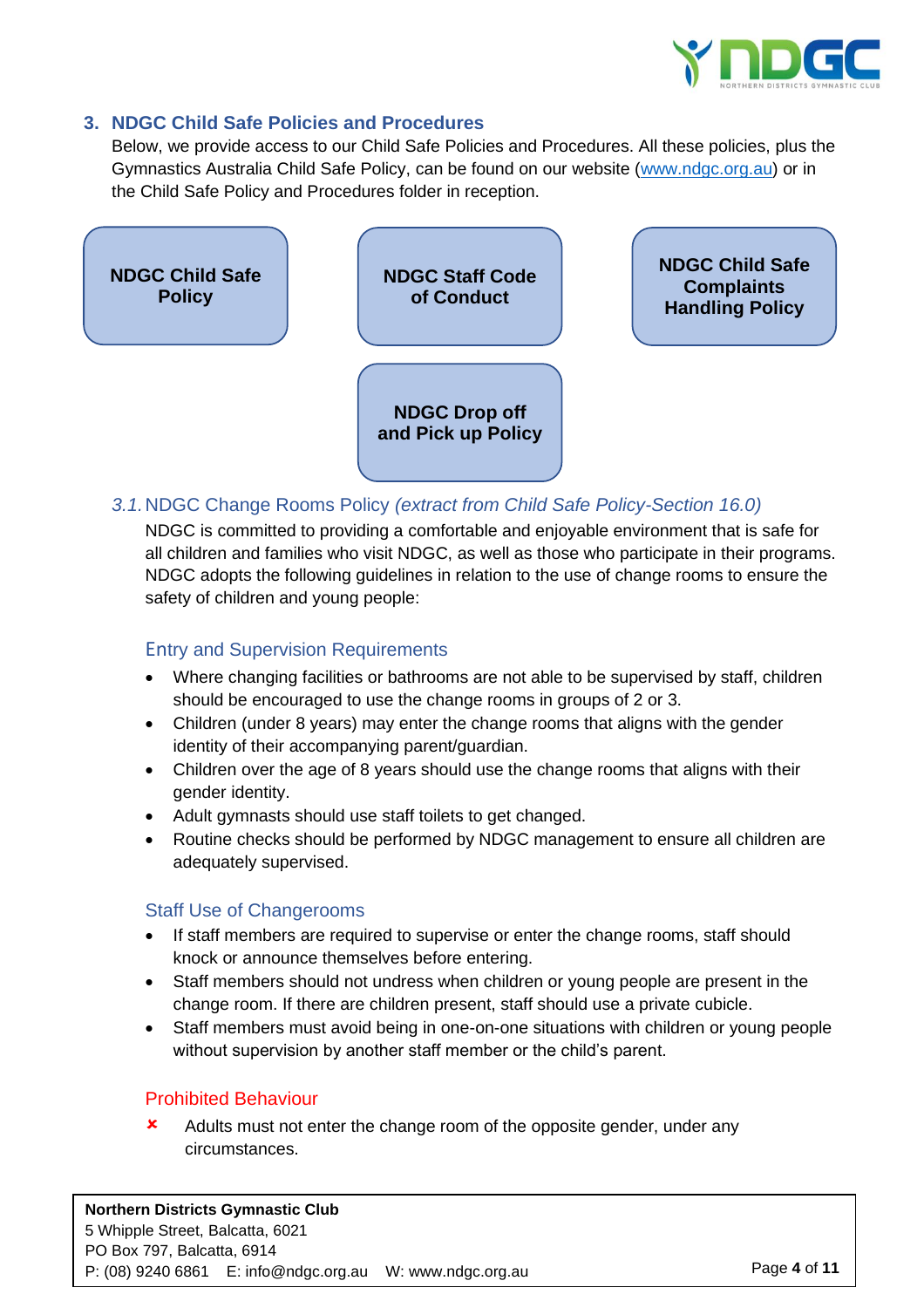

- **\*** The use of mobile phones, cameras and video cameras is strictly prohibited in change room areas.
- 3.2.NDGC Child Safe Complaints Handling Policy Flowchart (extract from Child Safe Complaints Handling Policy-Section 6.0)



#### **Northern Districts Gymnastic Club** 5 Whipple Street, Balcatta, 6021 PO Box 797, Balcatta, 6914 P: (08) 9240 6861 E: info@ndgc.org.au W: www.ndgc.org.au Page **5** of **11**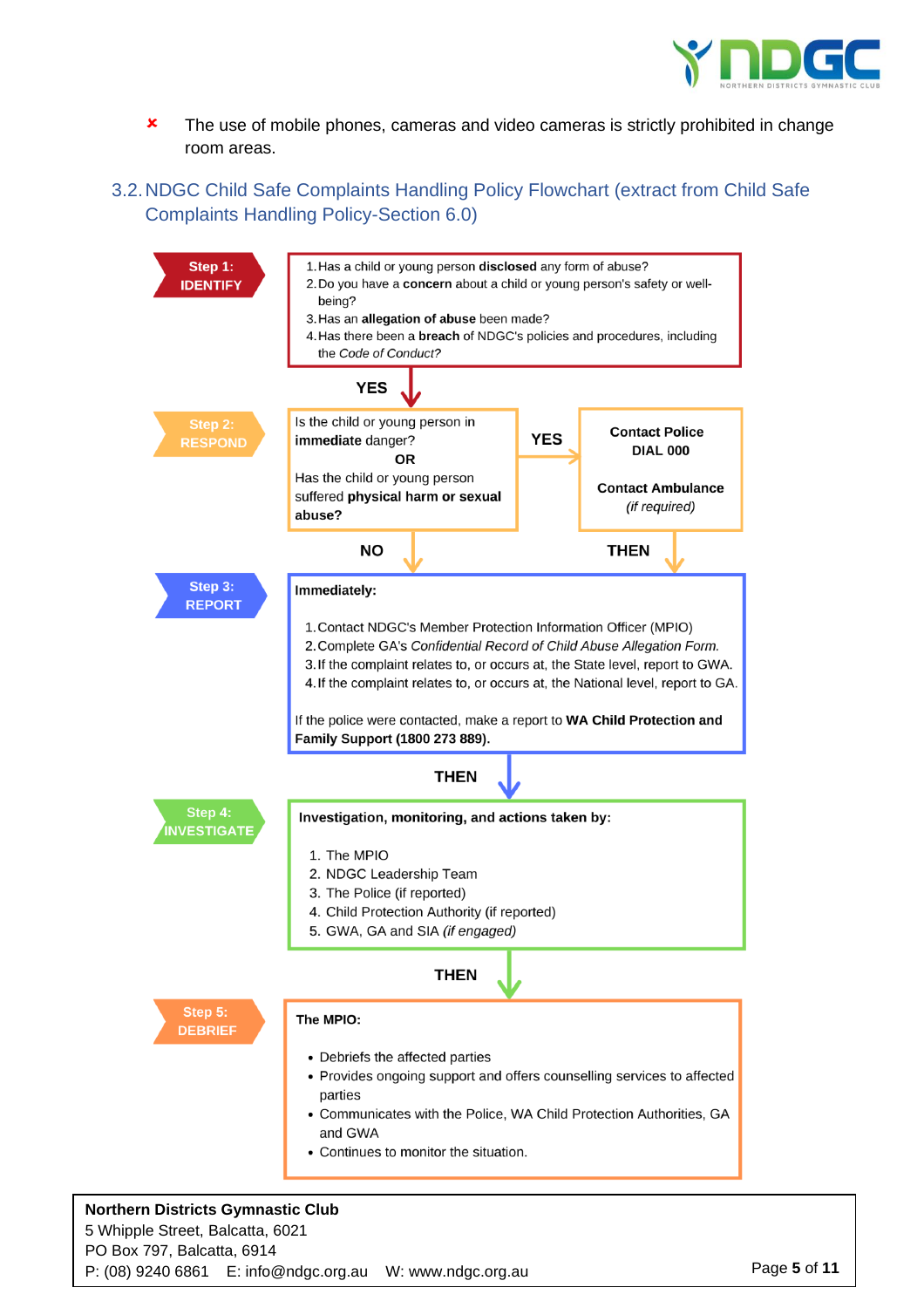

## **4. Parental Child Safety Responsibilities**

In addition to the parent's code of conduct, the below parental child safe specific responsibilities are outlined to ensure the safe participation of children at NDGC.

## Policies and Procedures

- Be aware of and comply with NDGC's child safe policies and procedures.
- Be aware of and comply with Gymnastics Australia's child safe policies and procedures.

### Communicating Child Safety information with your children

- Help your child understand NDGC's child safety policies (refer to Child-friendly Code of Conduct).
- Help your child understand their right to feel happy and safe, and to tell a trusted adult if they feel unsafe.
- Check in with your child about how they feel at NDGC and if they have any concerns.

## Communicating with NDGC about Child Safety

- Be actively involved with NDGC and engage with NDGC staff members, especially your child's coach.
- Understand that if you have a child safety concern you can speak to NDGC's Member Protection Information Officer (MPIO).
- Provide feedback to NDGC about its child safety policies, procedures and practices through NDGC's website, via email or phone.

## Drop off and Pick up

- If your child is 9 years old or younger, ensure that they are accompanied into the facility by a parent/guardian, immediate family member or family friend.
- Ensure your child arrives in the appropriate clothing, according to the weather conditions (including shoes).
- *Refer to the Drop off and Pick up Policy for further information.*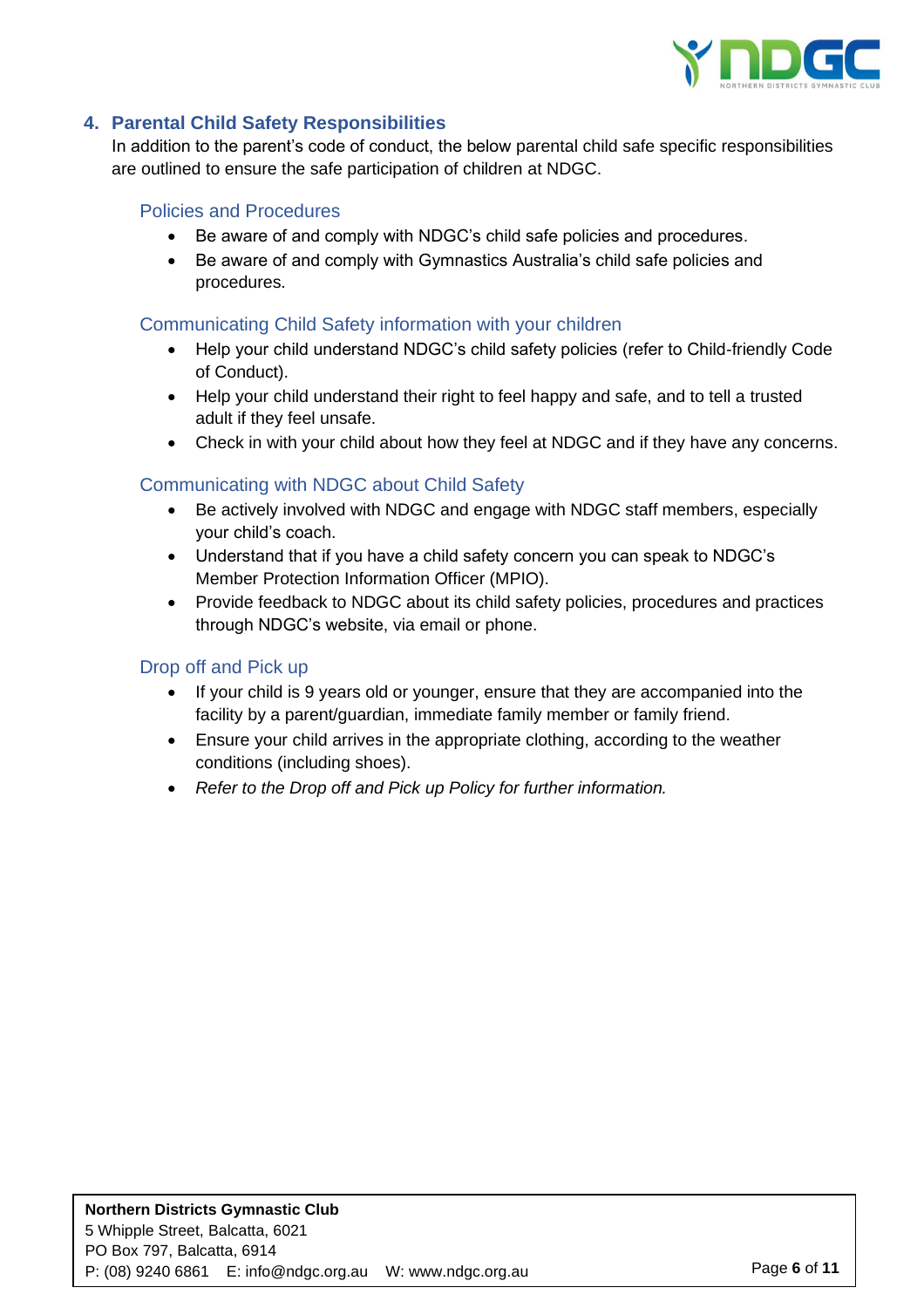

## **5. Child/Gymnast Code of Conduct**

This code of conduct is applicable to all children, young people and gymnasts accessing any program at Northern Districts Gymnastic Club.

| <b>Children/gymnasts should:</b>                                                                                                                                                                                                                                                                                                          | <b>Children/gymnasts should not:</b>                                                                                                                                                                                                                                                                                                                     |
|-------------------------------------------------------------------------------------------------------------------------------------------------------------------------------------------------------------------------------------------------------------------------------------------------------------------------------------------|----------------------------------------------------------------------------------------------------------------------------------------------------------------------------------------------------------------------------------------------------------------------------------------------------------------------------------------------------------|
| Be friendly to other gymnasts in your class.<br>Respect other gymnasts, coaches and<br>NDGC staff.<br>Listen to each other.<br>Use good manners.<br>Respect the rights and differences of<br>others.<br>Speak up if they are worried, concerned or<br>feel unsafe.<br>Care for and respect the equipment.<br>Try their best at all times. | Bully each other.<br>x<br>Use bad words or actions that are<br>x<br>disrespectful i.e., swearing.<br>× Yell or shout at other gymnasts or coaches.<br>Physically hurt another child i.e., hitting,<br>x<br>kicking, smacking, punching, biting.<br>Use inappropriate language.<br>x<br>Touch other people's belongings without<br>×<br>their permission. |

## **6. Breaches, Confidentiality and Reporting**

Breaches of the NDGC Child Safe Policy or NDGC Staff Code of Conduct will follow the steps outlined in the NDGC Child Safe Complaints Handling Policy, which is available online and in hard copy in the reception area. NDGC employs two Child Safety Officers who are available to assist with the handling and management of child safety complaints.

NDGC will promptly respond to all breaches and will manage the process in a fair, unbiased and supportive manner. The following steps will be taken:

- All persons concerned with the breach will be advised of the process
- All persons concerned with the breach will be able to provide their version of events
- The details of the breach, including the versions of all involved parties and the outcome, will be documented and recorded in a confidential electronic system
- All matters discussed and information shared in relation to the breach will be kept confidential (unless NDGC is required to disclose by law)
- A suitable and appropriate outcome will be decided
- All involved parties will be informed of the outcome and the appropriate levels of support will be provided.

6.1.Depending on the nature of the breach, suitable outcomes may include:

- Emphasis on the relevant component of the Child Safe Policy
- Providing closer supervision
- Specific education and training will be provided
- Mediation between the parties involved in the incident (where appropriate)
- Disciplinary measures (if necessary)
- Review of current policies and procedures, with updates and developments in necessary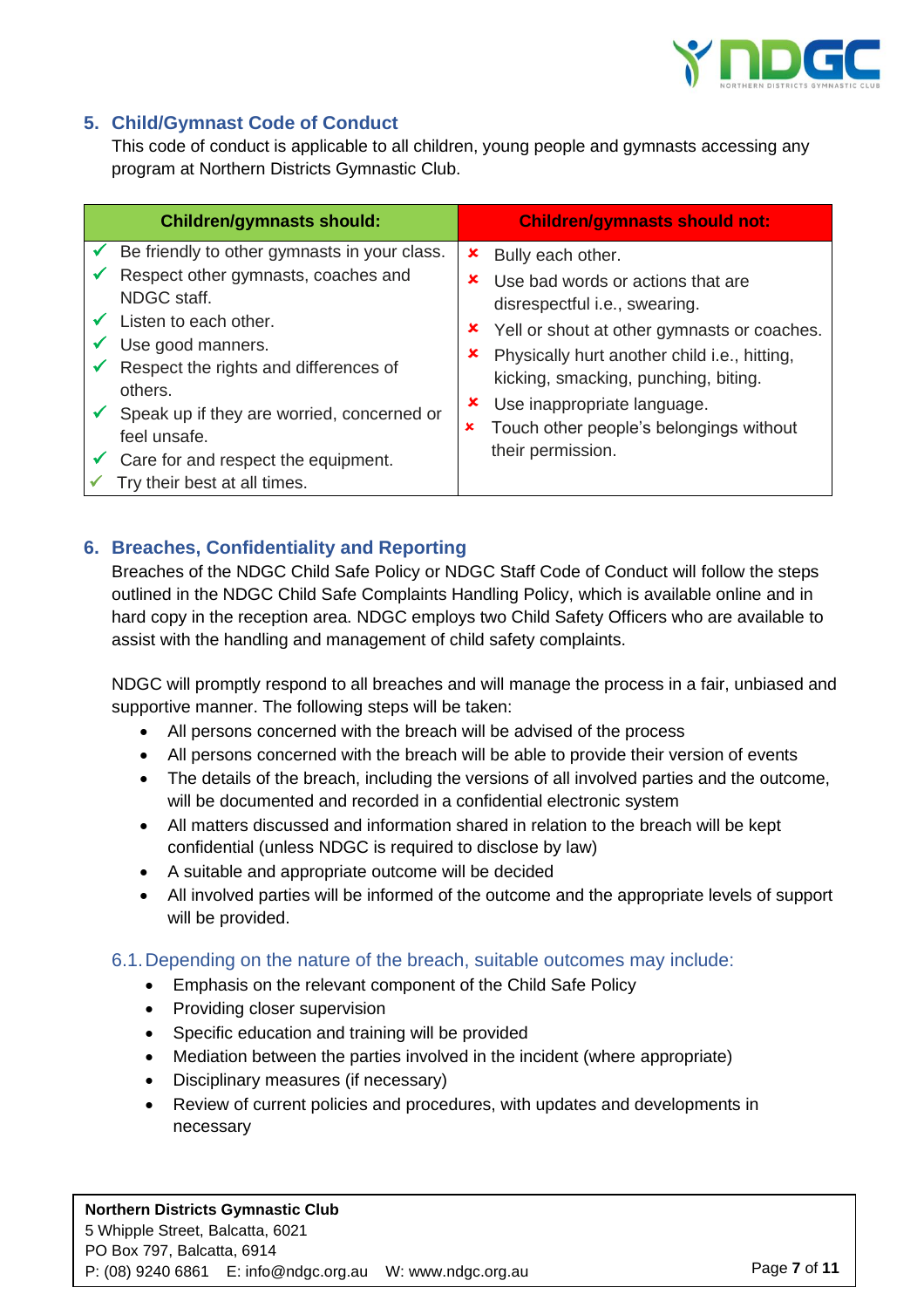

#### 6.2.Please note the following:

- If the breach is committed by an NDGC gymnast/member, refer to the *NDGC Gymnast Discipline Procedure.*
- If the breach relates to GA's *Child Safe Policy*, refer to Section 1.10 and 1.11 of Part A of GA's *Member Protection Policy* for examples of disciplinary measures.

#### **7. Feedback about NDGC Programs and Child Safe Practices**

NDGC welcomes feedback on its programs, staff and child safe practices to ensure we provide the best possible service to our members. If you have any feedback you would like to share, please contact the Manager Brenton Treacher: [manager@ndgc.org.au](mailto:manager@ndgc.org.au) or 9240 6861.

### **8. Member Protection and Information Officers / Child Safety Officers**

NDGC has two MPIO/Child Safety Officers who are available should you have any queries or concerns relating to the safety or wellbeing of children or young people at NDGC.



#### **Ben Barnard**

*Child Safety Officer Member Protection Information Officer Competitive Programs Manager P: 08 9240 6861 M: 0431 445 889 E: [ben@ndgc.org.au](mailto:ben@ndgc.org.au)*

Ben has been a part of NDGC since 2016 and as well as being the Competitive Programs Manager, he currently coaches the Women's Artistic Gymnastics (WAG) Level 6 to 10 athletes. Ben has been involved in Gymnastics for over 20 years, firstly as an athlete, and now as a Coach and Judge. In addition to his positions at NDGC, he is the WAG Technical Director for Gymnastics Western Australia and a Presenter and Assessor for Gymnastics Australia. Ben is also an Accredited Exercise Physiologist, graduating from the University of Notre Dame in 2011.



#### **Nikki Colev**

*Child Safety Officer Member Protection Information Officer Senior Recreational Gymnastics Coach P: 08 9240 6861 M: 0414 513 257 E: [nikki@ndgc.org.au](mailto:nikki@ndgc.org.au)*

Nikki joined the NDGC team in 2021 and has been involved in the gymnastics industry for over 30 years as a Coach, Judge, Administrator, Parent and Business Owner. Nikki is a Senior Coach in the Recreational Gymnastics Program, is a registered teacher having completed a Bachelor of Human Movement and is currently a MPIO for Ice Hockey Western Australia. Nikki was awarded the Australian Sports Medal for service to Gymnastics in 2000, and in 2019 she was the Team Manager for the Australian Gymnastics team at the 2019 World Gymnaestrada in Dornbirn, Austria.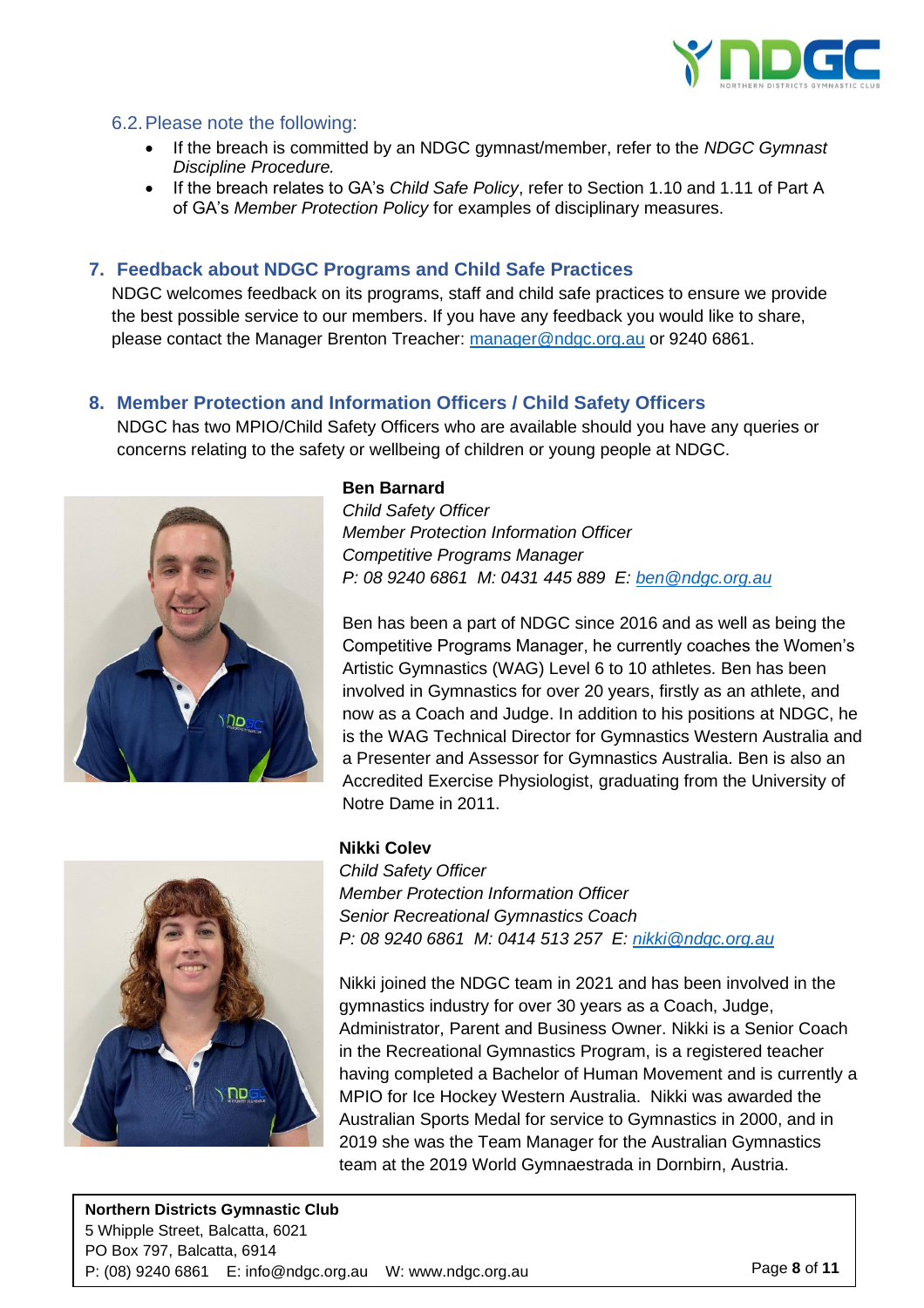

## **9. Online Safety and Security**

NDGC is committed to ensuring that children and young people are safe online. NDGC incorporates risk management processes to ensure that children are safe within the facility and when using NDGC's online platforms.

NDGC recognises that there are online risks to children and young people. Some of these risks include (but are not limited to):

- Cyberbullying
- Online grooming
- Image-based abuse
- Non-consensual sharing of images
- Privacy issues

NDGC recognises that parents and carers also have an important role to play in protecting their children online. We provide parents and carers with the following resources to assist them in supporting their child's safety online:

- *"Online Safety Basics"* [https://www.esafety.gov.au/parents/skills-advice/online-safety](https://www.esafety.gov.au/parents/skills-advice/online-safety-basics)[basics](https://www.esafety.gov.au/parents/skills-advice/online-safety-basics)
- *"Privacy and your Child"* <https://www.esafety.gov.au/parents/skills-advice/privacy-child>
- *"Cyberbullying and Online Drama"* [https://www.esafety.gov.au/sites/default/files/2021-](https://www.esafety.gov.au/sites/default/files/2021-04/eSafety%20parent%20guide%20to%20cyberbullying%20and%20online%20drama.pdf) [04/eSafety%20parent%20guide%20to%20cyberbullying%20and%20online%20drama.pd](https://www.esafety.gov.au/sites/default/files/2021-04/eSafety%20parent%20guide%20to%20cyberbullying%20and%20online%20drama.pdf) [f](https://www.esafety.gov.au/sites/default/files/2021-04/eSafety%20parent%20guide%20to%20cyberbullying%20and%20online%20drama.pdf)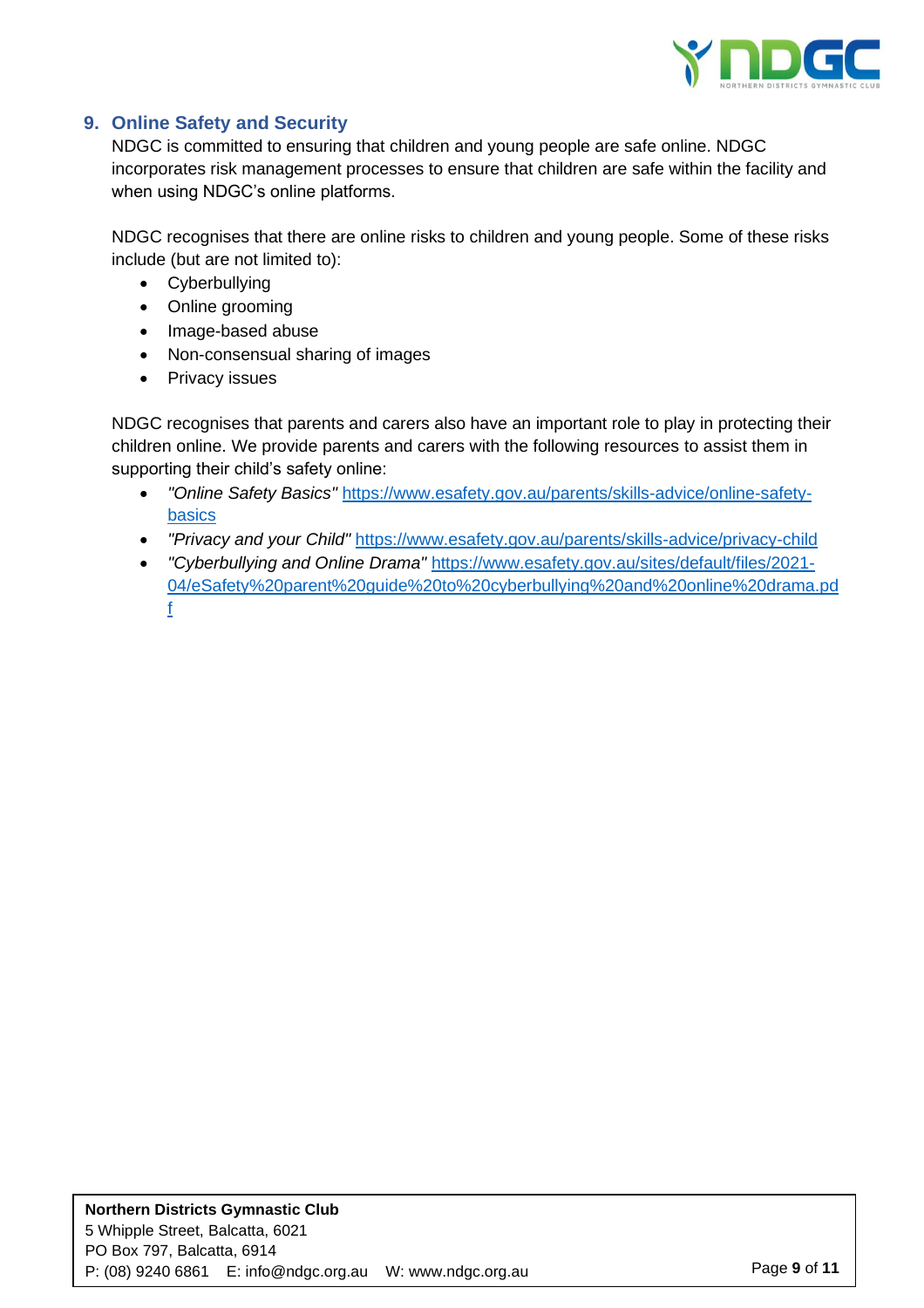

## **10.Child Advocacy Services and Resources**

## 10.1. Child Advocacy and Counselling Services

The below phone services are available to children and parents to provide counselling services and support.

|                                                                                                         | <b>Kids Helpline</b>                                                                                               |  |
|---------------------------------------------------------------------------------------------------------|--------------------------------------------------------------------------------------------------------------------|--|
| kidshelpline                                                                                            | Free 24/7, confidential and private phone and online counselling<br>service for young people aged 5 to 25.         |  |
|                                                                                                         | 1800 55 1800                                                                                                       |  |
|                                                                                                         | <b>Lifeline</b>                                                                                                    |  |
| <b>@Lifeline</b><br><b>Saving Lives</b><br>Crisis Support. Suicide Prevention.                          | Provides all Australians access to crisis support and suicide<br>prevention services.                              |  |
|                                                                                                         | 13 11 14                                                                                                           |  |
|                                                                                                         | 1800 RESPECT                                                                                                       |  |
| <b>1800RESPECT</b><br><b>NAL</b> SEXUAL ASSAULT. DOMESTIC<br>FAMILY VIOLENCE <b>COUNSELLING</b> SERVICE | Support if you, or someone you know, is experiencing sexual<br>assault or domestic and family violence (all ages). |  |
|                                                                                                         | 1800 737 732                                                                                                       |  |
|                                                                                                         | <b>Ngala Parenting Line</b>                                                                                        |  |
| <b>Mgala</b> .                                                                                          | Free telephone support services for parents and caregivers of<br>children aged $0 - 18$ years who live in WA.      |  |
|                                                                                                         | 08 9368 9368                                                                                                       |  |